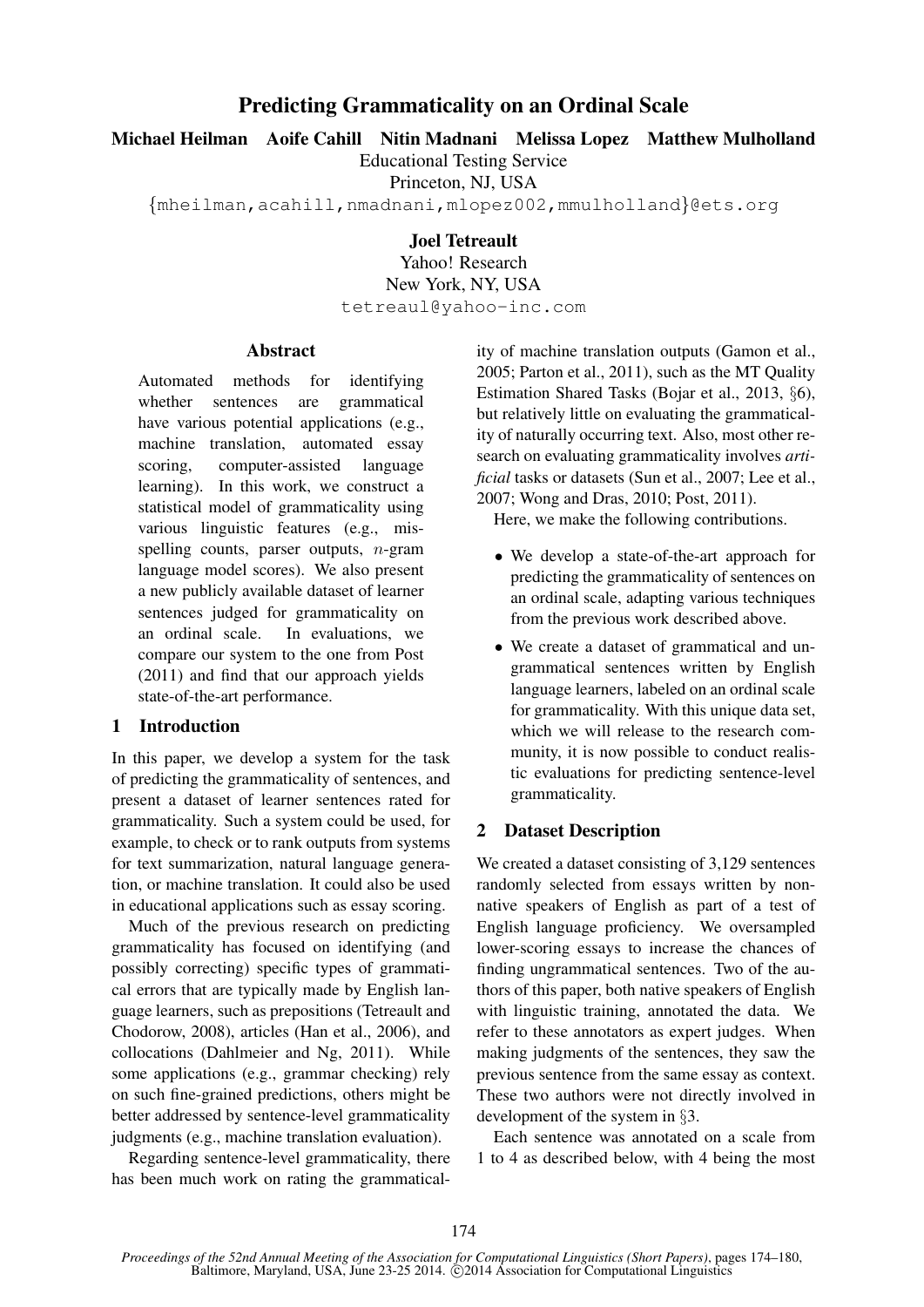grammatical. We use an ordinal rather than binary scale, following previous work such as that of Clark et al. (2013) and Crocker and Keller (2005) who argue that the distinction between grammatical and ungrammatical is not simply binary. Also, for practical applications, we believe that it is useful to distinguish sentences with minor errors from those with major errors that may disrupt communication. Our annotation scheme was influenced by a translation rating scheme by Coughlin (2003).

Every sentence judged on the 1–4 scale must be a clause. There is an extra category ("Other") for sentences that do not fit this criterion. We exclude instances of "Other" in our experiments (see §4).

4. Perfect The sentence is native-sounding. It has no grammatical errors, but may contain very minor typographical and/or collocation errors, as in Example (1).

- (1) For instance, i stayed in a dorm when i went to collge.
- 3. Comprehensible The sentence may contain one or more minor grammatical errors, including subject-verb agreement, determiner, and minor preposition errors that do not make the meaning unclear, as in Example (2).
- (2) We know during Spring Festival, Chinese family will have a abundand family banquet with family memebers.

"Chinese family", which could be corrected to "Chinese families", "each Chinese family", etc., would be an example of a minor grammatical error involving determiners.

2. Somewhat Comprehensible The sentence may contain one or more serious grammatical errors, including missing subject, verb, object, etc., verb tense errors, and serious preposition errors. Due to these errors, the sentence may have multiple plausible interpretations, as in Example (3).

(3) I can gain the transportations such as buses and trains.

1. Incomprehensible The sentence contains so many errors that it would be difficult to correct, as in Example (4).

(4) Or you want to say he is only a little boy do not everything clearly?

The phrase "do not everything" makes the sentence practically incomprehensible since the subject of "do" is not clear.

O. Other/Incomplete This sentence is incomplete. These sentences, such as Example (5), appear in our corpus due to the nature of timed tests.

(5) The police officer handed the

This sentence is cut off and does not at least include one clause.

We measured interannotator agreement on a subset of 442 sentences that were independently annotated by both expert annotators. Exact agreement was 71.3%, unweighted  $\kappa = 0.574$ , and Pearson's  $r = 0.759$ .<sup>1</sup> For our experiments, one expert annotator was arbitrarily selected, and for the doubly-annotated sentences, only the judgments from that annotator were retained.

The labels from the expert annotators are distributed as follows: 72 sentences are labeled 1; 538 are 2; 1,431 are 3; 978 are 4; and 110 are "O".

We also gathered 5 additional judgments using Crowdflower.<sup>2</sup> For this, we excluded the "Other" category and any sentences that had been marked as such by the expert annotators. We used 100 (3.2%) of the judged sentences as "gold" data in Crowdflower to block contributors who were not following the annotation guidelines. For those sentences, only disagreements within 1 point of the expert annotator judgment were accepted. In preliminary experiments, averaging the six judgments (1 expert, 5 crowdsourced) for each item led to higher human-machine agreement. For all experiments reported later, we used this average of six judgments as our gold standard.

For our experiments  $(\S 4)$ , we randomly split the data into training (50%), development (25%), and testing (25%) sets. We also excluded all instances labeled "Other". These are relatively uncommon and less interesting to this study. Also, we believe that simpler, heuristic approaches could be used to identify such sentences.

We use "GUG" ("Grammatical" versus "Un-Grammatical") to refer to this dataset. The dataset is available for research at https://github. com/EducationalTestingService/ gug-data.

<sup>&</sup>lt;sup>1</sup>The reported agreement values assume that "Other" maps to 0. For the sentences where both labels were in the 1–4 range ( $n = 424$ ), Pearson's  $r = 0.767$ .

<sup>2</sup>http://www.crowdflower.com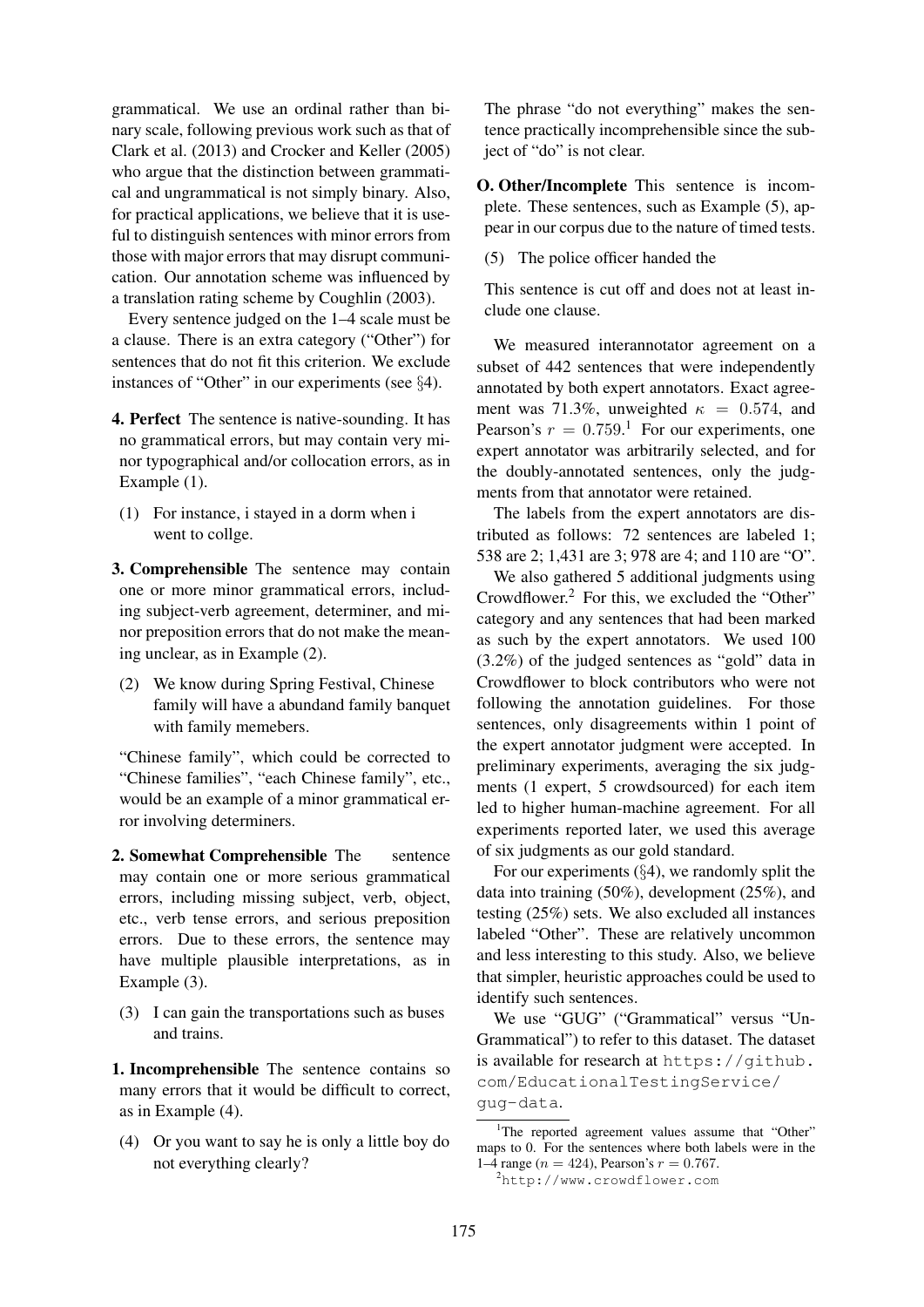#### 3 System Description

This section describes the statistical model (§3.1) and features (§3.2) used by our system.

## 3.1 Statistical Model

We use  $\ell_2$ -regularized linear regression (i.e., ridge regression) to learn a model of sentence grammaticality from a variety of linguistic features.<sup>34</sup>

To tune the  $\ell_2$ -regularization hyperparameter  $\alpha$ , the system performs 5-fold cross-validation on the data used for training. The system evaluates  $\alpha \in$  $10^{-4,\dots,4}$  and selects the one that achieves the highest cross-validation correlation r.

#### 3.2 Features

Next, we describe the four types of features.

## 3.2.1 Spelling Features

Given a sentence with with  $n$  word tokens, the model filters out tokens containing nonalphabetic characters and then computes the number of misspelled words  $n_{miss}$  (later referred to as num\_misspelled), the proportion of misspelled words  $\frac{n_{miss}}{n}$ , and  $\log(n_{miss} + 1)$  as features. To identify misspellings, we use a freely available spelling dictionary for U.S. English.<sup>5</sup>

### 3.2.2 n-gram Count and Language Model Features

Given each sentence, the model obtains the counts of *n*-grams ( $n = 1...3$ ) from English Gigaword and computes the following features:<sup>6</sup>

• 
$$
\sum_{s \in S_n} \frac{\log(\text{count}(s) + 1)}{\|S_n\|}
$$

<sup>4</sup>Regression models typically produce conservative predictions with lower variance than the original training data. So that predictions better match the distribution of labels in the training data, the system rescales its predictions. It saves the mean and standard deviation of the training data gold standard ( $M_{gold}$  and  $SD_{gold}$ , respectively) and of its own predictions on the training data ( $\dot{M}_{pred}$  and  $SD_{pred}$ , respectively). During cross-validation, this is done for each fold. From an initial prediction  $\hat{y}$ , it produces the final prediction:  $\hat{y}' = \frac{\hat{y} - M_{pred}}{SD_{pred}} * SD_{gold} + M_{gold}.$  This transformation does not affect Pearson's  $r$  correlations or rankings, but it would affect binarized predictions.

<sup>5</sup>http://pythonhosted.org/pyenchant/

- max  $\log$ (count(s) + 1)  $s \in S_n$
- min  $\log(\text{count}(s) + 1)$ s∈Sn

where  $S_n$  represents the *n*-grams of order *n* from the given sentence. The model computes the following features from a 5-gram language model trained on the same three sections of English Gigaword using the SRILM toolkit (Stolcke, 2002):

- the average log-probability of the given sentence (referred to as gigaword avglogprob later)
- the number of out-of-vocabulary words in the sentence

Finally, the system computes the average log-probability and number of out-of-vocabulary words from a language model trained on a collection of essays written by non-native English speakers<sup>7</sup> ("non-native LM").

#### 3.2.3 Precision Grammar Features

Following Wagner et al. (2007) and Wagner et al. (2009), we use features extracted from precision grammar parsers. These grammars have been hand-crafted and designed to only provide complete syntactic analyses for grammatically correct sentences. This is in contrast to treebanktrained grammars, which will generally provide *some* analysis regardless of grammaticality. Here, we use  $(1)$  the Link Grammar Parser<sup>8</sup> and  $(2)$ the HPSG English Resource Grammar (Copestake and Flickinger, 2000) and PET parser.<sup>9</sup>

We use a binary feature, complete\_link, from the Link grammar that indicates whether at least one complete linkage can be found for a sentence. We also extract several features from the HPSG analyses.<sup>10</sup> They mostly reflect information about unification success or failure and the associated costs. In each instance, we use the logarithm of one plus the frequency.

<sup>10</sup>The complete list of relevant statistics used as features is: trees, unify cost succ, unify cost fail, unifications succ, unifications fail, subsumptions\_succ, subsumptions\_fail, words, words pruned, aedges, pedges, upedges, raedges, rpedges, medges. During

 $3$ We use ridge regression from the scikit-learn toolkit (Pedregosa et al., 2011) v0.23.1 and the SciKit-Learn Laboratory (http://github.com/ EducationalTestingService/skll).

<sup>&</sup>lt;sup>6</sup>We use the New York Times (nyt), the Los Angeles Times-Washington Post (ltw), and the Washington Post-Bloomberg News (wpb) sections from the fifth edition of English Gigaword (LDC2011T07).

<sup>&</sup>lt;sup>7</sup>This did not overlap with the data described in  $\S$ 2 and was a subset of the data released by Blanchard et al. (2013). <sup>8</sup>http://www.link.cs.cmu.edu/link/

<sup>9</sup>http://moin.delph-in.net/PetTop

development, we observed that some of these features vary for some inputs, probably due to parsing search timeouts. On 10 preliminary runs with the development set, this variance had minimal effects on correlations with human judgments (less than  $0.00001$  in terms of  $r$ ).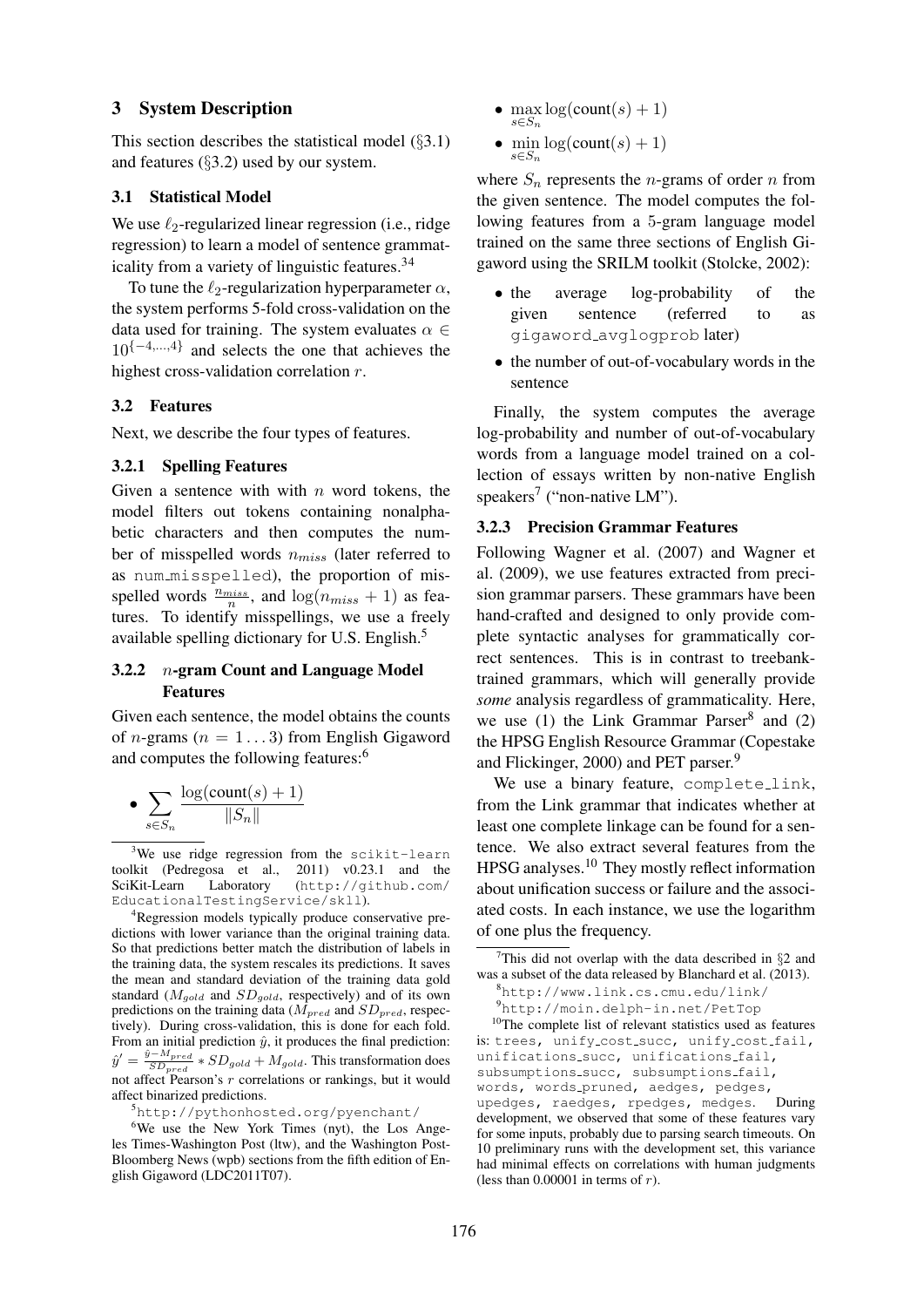| our system                   | 0.668 |
|------------------------------|-------|
| - non-native LM $(\S 3.2.2)$ | 0.665 |
| $-$ HPSG parse (§3.2.3)      | 0.664 |
| $-$ PCFG parse ( $\S$ 3.2.4) | 0.662 |
| $-$ spelling $(\S 3.2.1)$    | 0.643 |
| $-$ gigaword LM $(\S 3.2.2)$ | 0.638 |
| $-$ link parse (§3.2.3)      | 0.632 |
| - gigaword count $(\S3.2.2)$ | 0.630 |

Table 1: Pearson's  $r$  on the development set, for our full system and variations excluding each feature type. " $- X$ " indicates the full model without the " $X$ " features.

#### 3.2.4 PCFG Parsing Features

We find phrase structure trees and basic dependencies with the Stanford Parser's English PCFG model (Klein and Manning, 2003; de Marneffe et al., 2006).<sup>11</sup> We then compute the following:

- the parse score as provided by the Stanford PCFG Parser, normalized for sentence length, later referred to as parse\_prob
- a binary feature that captures whether the top node of the tree is sentential or not (i.e. the assumption is that if the top node is nonsentential, then the sentence is a fragment)
- features binning the number of dep relations returned by the dependency conversion. These dep relations are underspecified for function and indicate that the parser was unable to find a standard relation such as  $subj$ , possibly indicating a grammatical error.

#### 4 Experiments

Next, we present evaluations on the GUG dataset.

## 4.1 Feature Ablation

We conducted a feature ablation study to identify the contributions of the different types of features described in §3.2. We compared the performance of the full model with all of the features to models with all but one type of feature. For this experiment, all models were estimated from the training set and evaluated on the development set. We report performance in terms of Pearson's r between the averaged 1–4 human labels and unrounded system predictions.

The results are shown in Table 1. From these results, the most useful features appear to be the n-gram frequencies from Gigaword and whether the link parser can fully parse the sentence.

#### 4.2 Test Set Results

In this section, we present results on the held-out test set for the full model and various baselines, summarized in Table 2. For test set evaluations, we trained on the combination of the training and development sets (§2), to maximize the amount of training data for the final experiments.

We also trained and evaluated on binarized versions of the ordinal GUG labels: a sentence was labeled 1 if the average judgment was at least 3.5 (i.e., would round to 4), and 0 otherwise. Evaluating on a binary scale allows us to measure how well the system distinguishes grammatical sentences from ungrammatical ones. For some applications, this two-way distinction may be more relevant than the more fine-grained 1–4 scale. To train our system on binarized data, we replaced the  $\ell_2$ -regularized linear regression model with an  $\ell_2$ regularized logistic regression and used Kendall's  $\tau$  rank correlation between the predicted probabilities of the positive class and the binary gold standard labels as the grid search metric  $(\S 3.1)$  instead of Pearson's r.

For the ordinal task, we report Pearson's r between the averaged human judgments and each system. For the binary task, we report percentage accuracy. Since the predictions from the binary and ordinal systems are on different scales, we include the nonparametric statistic Kendall's  $\tau$  as a secondary evaluation metric for both tasks.

We also evaluated the binary system for the ordinal task by computing correlations between its estimated probabilities and the averaged human scores, and we evaluated the ordinal system for the binary task by binarizing its predictions.<sup>12</sup>

We compare our work to a modified version of the publicly available<sup>13</sup> system from Post  $(2011)$ , which performed very well on an artificial dataset. To our knowledge, it is the only publicly available system for grammaticality prediction. It is very

 $11$ We use the Nov. 12, 2013 version of the Stanford Parser.

<sup>12</sup>We selected a threshold for binarization from a grid of 1001 points from 1 to 4 that maximized the accuracy of binarized predictions from a model trained on the training set and evaluated on the binarized development set. For evaluating the three single-feature baselines discussed below, we used the same approach except with grid ranging from the minimum development set feature value to the maximum plus 0.1% of the range.

<sup>&</sup>lt;sup>13</sup>The Post (2011) system is available at https:// github.com/mjpost/post2011judging.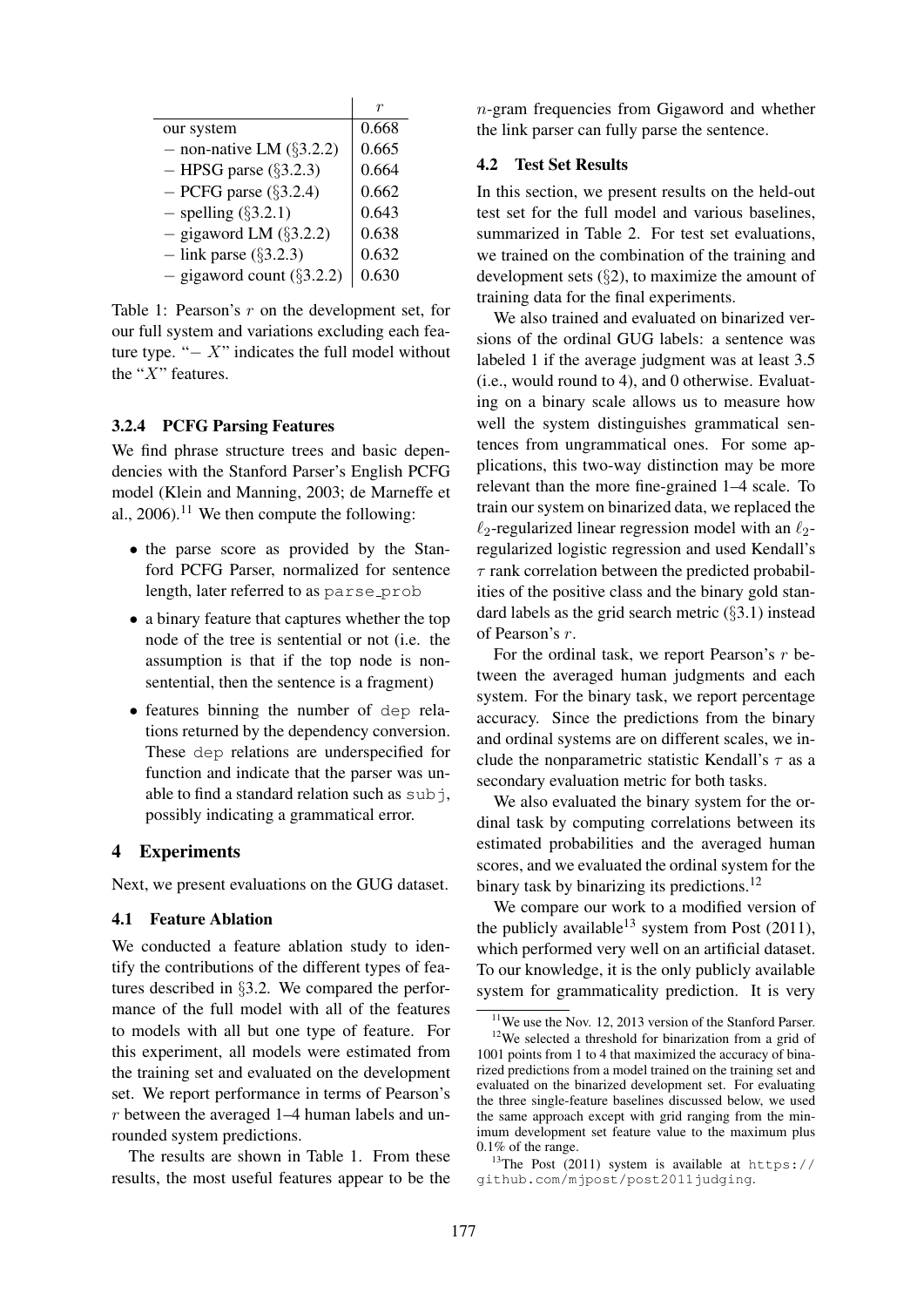|                                | <b>Ordinal Task</b> |        |          | <b>Binary Task</b> |                                                                                                                                                                                                                                                                                                                                                                                                                                                             |          |
|--------------------------------|---------------------|--------|----------|--------------------|-------------------------------------------------------------------------------------------------------------------------------------------------------------------------------------------------------------------------------------------------------------------------------------------------------------------------------------------------------------------------------------------------------------------------------------------------------------|----------|
|                                | $\mathfrak{r}$      | Sig.   | $\tau$   | $%$ Acc.           | $Sig._{{}^\circ}\!\!{{}^\circ}\!\!{{}^\circ}\!{{}^\circ}\!{{}^\circ}\!{{}^\circ}\!{{}^\circ}\!{{}^\circ}\!{{}^\circ}\!{{}^\circ}\!{{}^\circ}\!{{}^\circ}\!{{}^\circ}\!{{}^\circ}\!{{}^\circ}\!{{}^\circ}\!{{}^\circ}\!{{}^\circ}\!{{}^\circ}\!{{}^\circ}\!{{}^\circ}\!{{}^\circ}\!{{}^\circ}\!{{}^\circ}\!{{}^\circ}\!{{}^\circ}\!{{}^\circ}\!{{}^\circ}\!{{}^\circ}\!{{}^\circ}\!{{}^\circ}\!{{}^\circ}\!{{}^\circ}\!{{}^\circ}\!{{}^\circ}\!{{}^\circ}\!$ | $\tau$   |
| our system                     | 0.644               |        | 0.479    | 79.3               |                                                                                                                                                                                                                                                                                                                                                                                                                                                             | 0.419    |
| our system <sub>logistic</sub> | 0.616               | $\ast$ | 0.484    | 80.7               |                                                                                                                                                                                                                                                                                                                                                                                                                                                             | 0.428    |
| Post                           | 0.321               | $\ast$ | 0.225    | 75.5               | $\ast$                                                                                                                                                                                                                                                                                                                                                                                                                                                      | 0.195    |
| Post <sub>logistic</sub>       | 0.259               | $\ast$ | 0.181    | 74.4               | $\ast$                                                                                                                                                                                                                                                                                                                                                                                                                                                      | 0.181    |
| complete_link                  | 0.386               | $\ast$ | 0.335    | 74.8               | $\ast$                                                                                                                                                                                                                                                                                                                                                                                                                                                      | 0.302    |
| gigaword_avglogprob            | 0.414               | $\ast$ | 0.290    | 76.7               | $\ast$                                                                                                                                                                                                                                                                                                                                                                                                                                                      | 0.280    |
| num_misspelled                 | $-0.462$            | $\ast$ | $-0.370$ | 74.8               | $\ast$                                                                                                                                                                                                                                                                                                                                                                                                                                                      | $-0.335$ |

Table 2: Human-machine agreement statistics for our system, the system from Post (2011), and simple baselines, computed from the averages of human ratings in the testing set  $(\S 2)$ . "\*" in a Sig. column indicates a statistically significant difference from "our system" ( $p < .05$ , see text for details). A majority baseline for the binary task achieves 74.8% accuracy. The best results for each metric are in bold.

different from our system since it relies on partial tree-substitution grammar derivations as features. We use the feature computation components of that system but replace its statistical model. The system was designed for use with a dataset consisting of 50% grammatical and 50% ungrammatical sentences, rather than data with ordinal or continuous labels. Additionally, its classifier implementation does not output scores or probabilities. Therefore, we used the same learning algorithms as for our system (i.e., ridge regression for the ordinal task and logistic regression for the binary task). $^{14}$ 

To create further baselines for comparison, we selected the following features that represent ways one might approximate grammaticality if a comprehensive model was unavailable: whether the link parser can fully parse the sentence (complete link), the Gigaword language model score (gigaword\_avglogprob), and the number of misspelled tokens (num misspelled). Note that we expect the number of misspelled tokens to be negatively correlated with grammaticality. We flipped the sign of the misspelling feature when computing accuracy for the binary task.

To identify whether the differences in performance for the ordinal task between our system and each of the baselines are statistically significant, we used the  $BC_a$  Bootstrap (Efron and Tibshirani, 1993) with 10,000 replications to compute 95% confidence intervals for the absolute value of  $r$  for our system minus the absolute value of  $r$  for each of the alternative methods. For the binary task, we used the sign test to test for significant differences in accuracy. The results are in Table 2.

## 5 Discussion and Conclusions

In this paper, we developed a system for predicting grammaticality on an ordinal scale and created a labeled dataset that we have released publicly (§2) to enable more realistic evaluations in future research. Our system outperformed an existing state-of-the-art system (Post, 2011) in evaluations on binary and ordinal scales. This is the most realistic evaluation of methods for predicting sentence-level grammaticality to date.

Surprisingly, the system from Post (2011) performed quite poorly on the GUG dataset. We speculate that this is due to the fact that the Post system relies heavily on features extracted from automatic syntactic parses. While Post found that such a system can effectively distinguish grammatical news text sentences from sentences generated by a language model, measuring the grammaticality of real sentences from language learners seems to require a wider variety of features, including n-gram counts, language model scores, etc. Of course, our findings do not indicate that syntactic features such as those from Post (2011) are without value. In future work, it may be possible to improve grammaticality measurement by integrating such features into a larger system.

#### Acknowledgements

We thank Beata Beigman Klebanov, Yoko Futagi, Su-Youn Yoon, and the anonymous reviewers for their helpful comments. We also thank Jennifer Foster for discussions about this work and Matt Post for making his system publicly available.

<sup>&</sup>lt;sup>14</sup>In preliminary experiments, we observed little difference in performance between logistic regression and the original support vector classifier used by the system from Post (2011).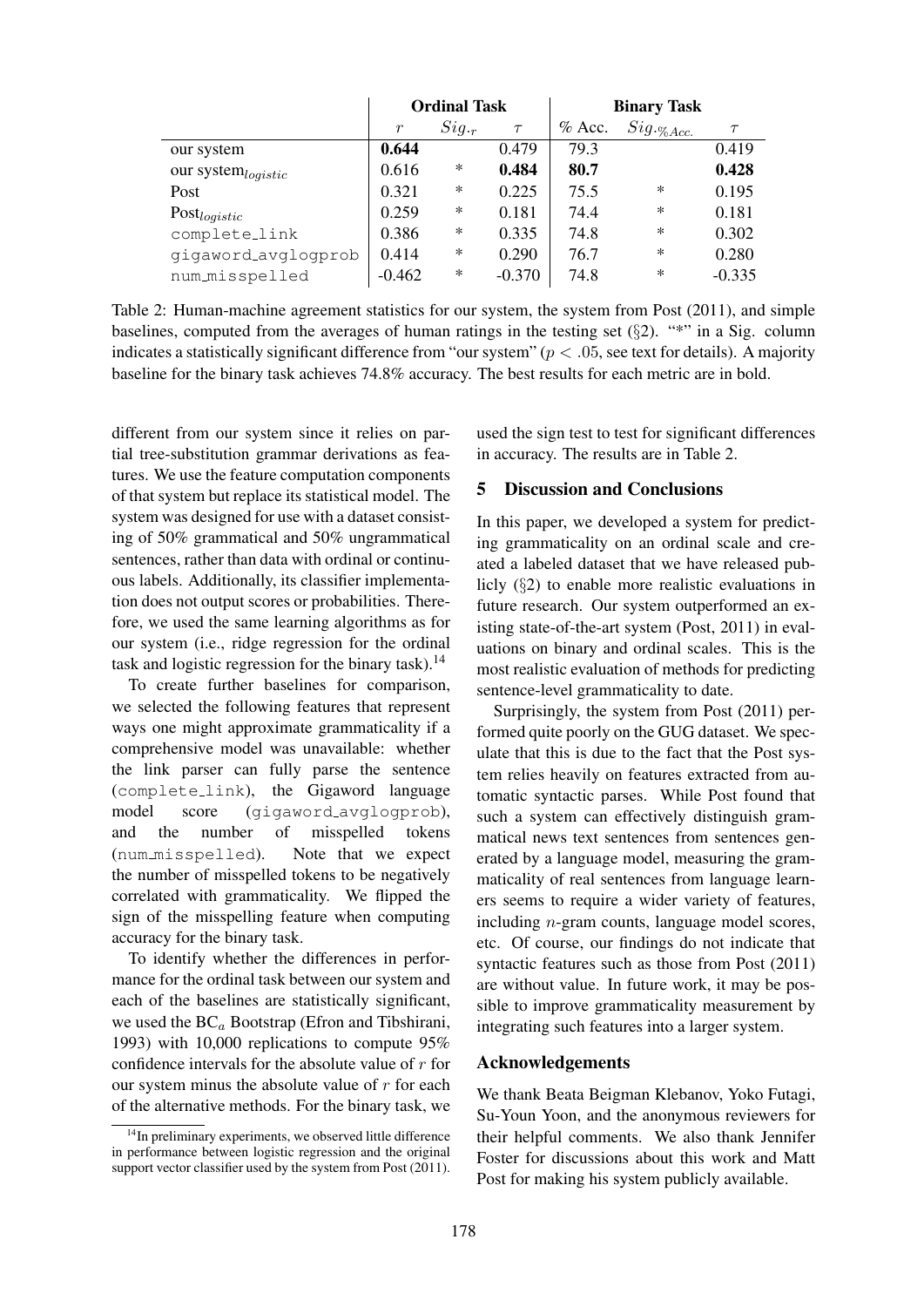#### References

- Daniel Blanchard, Joel Tetreault, Derrick Higgins, Aoife Cahill, and Martin Chodorow. 2013. TOEFL11: A Corpus of Non-Native English. Technical report, Educational Testing Service.
- Ondřej Bojar, Christian Buck, Chris Callison-Burch, Christian Federmann, Barry Haddow, Philipp Koehn, Christof Monz, Matt Post, Radu Soricut, and Lucia Specia. 2013. Findings of the 2013 Workshop on Statistical Machine Translation. In *Proceedings of the Eighth Workshop on Statistical Machine Translation*, pages 1–44, Sofia, Bulgaria, August. Association for Computational Linguistics.
- Alexander Clark, Gianluca Giorgolo, and Shalom Lappin. 2013. Towards a statistical model of grammaticality. In *Proceedings of the 35th Annual Conference of the Cognitive Science Society*, pages 2064– 2069.
- Ann Copestake and Dan Flickinger. 2000. An open-source grammar development environment and broad-coverage English grammar using HPSG. In *Proceedings of the 2nd International Conference on Language Resources and Evaluation (LREC 2000)*, Athens, Greece.
- Deborah Coughlin. 2003. Correlating automated and human assessments of machine translation quality. In *Proceedings of MT Summit IX*, pages 63–70.
- Matthew W. Crocker and Frank Keller. 2005. Probabilistic grammars as models of gradience in language processing. In *Gradience in Grammar: Generative Perspectives*. University Press.
- Daniel Dahlmeier and Hwee Tou Ng. 2011. Correcting Semantic Collocation Errors with L1-induced Paraphrases. In *Proceedings of the 2011 Conference on Empirical Methods in Natural Language Processing*, pages 107–117, Edinburgh, Scotland, UK., July. Association for Computational Linguistics.
- Marie-Catherine de Marneffe, Bill MacCartney, and Christopher D. Manning. 2006. Generating Typed Dependency Parses from Phrase Structure Parses. In *LREC 2006*, pages 449–454.
- B. Efron and R. Tibshirani. 1993. *An Introduction to the Bootstrap*. Chapman and Hall/CRC, Boca Raton, FL.
- Michael Gamon, Anthony Aue, and Martine Smets. 2005. Sentence-level MT evaluation without reference translations: Beyond language modeling. In *Proceedings of EAMT*, pages 103–111. Springer-Verlag.
- Na-Rae Han, Martin Chodorow, and Claudia Leacock. 2006. Detecting errors in English article usage by non-native speakers. *Natural Language Engineering*, 12(2):115–129.
- Dan Klein and Christopher D. Manning. 2003. Accurate Unlexicalized Parsing. In *Proceedings of the 41st Annual Meeting of the Association for Computational Linguistics*, pages 423–430, Sapporo, Japan, July. Association for Computational Linguistics.
- John Lee, Ming Zhou, and Xiaohua Liu. 2007. Detection of Non-Native Sentences Using Machine-Translated Training Data. In *Human Language Technologies 2007: The Conference of the North American Chapter of the Association for Computational Linguistics; Companion Volume, Short Papers*, pages 93–96, Rochester, New York, April. Association for Computational Linguistics.
- Kristen Parton, Joel Tetreault, Nitin Madnani, and Martin Chodorow. 2011. E-rating machine translation. In *Proceedings of the Sixth Workshop on Statistical Machine Translation*, pages 108–115, Edinburgh, Scotland, July. Association for Computational Linguistics.
- F. Pedregosa, G. Varoquaux, A. Gramfort, V. Michel, B. Thirion, O. Grisel, M. Blondel, P. Prettenhofer, R. Weiss, V. Dubourg, J. Vanderplas, A. Passos, D. Cournapeau, M. Brucher, M. Perrot, and E. Duchesnay. 2011. Scikit-learn: Machine Learning in Python. *Journal of Machine Learning Research*, 12:2825–2830.
- Matt Post. 2011. Judging Grammaticality with Tree Substitution Grammar Derivations. In *Proceedings of the 49th Annual Meeting of the Association for Computational Linguistics: Human Language Technologies*, pages 217–222, Portland, Oregon, USA, June. Association for Computational Linguistics.
- Andreas Stolcke. 2002. SRILM An Extensible Language Modeling Toolkit. In *7th International Conference on Spoken Language Processing*.
- Guihua Sun, Xiaohua Liu, Gao Cong, Ming Zhou, Zhongyang Xiong, John Lee, and Chin-Yew Lin. 2007. Detecting Erroneous Sentences using Automatically Mined Sequential Patterns. In *Proceedings of the 45th Annual Meeting of the Association of Computational Linguistics*, pages 81–88, Prague, Czech Republic, June. Association for Computational Linguistics.
- Joel R. Tetreault and Martin Chodorow. 2008. The Ups and Downs of Preposition Error Detection in ESL Writing. In *Proceedings of the 22nd International Conference on Computational Linguistics (Coling 2008)*, pages 865–872, Manchester, UK, August. Coling 2008 Organizing Committee.
- Joachim Wagner, Jennifer Foster, and Josef van Genabith. 2007. A Comparative Evaluation of Deep and Shallow Approaches to the Automatic Detection of Common Grammatical Errors. In *Proceedings of the 2007 Joint Conference on Empirical*